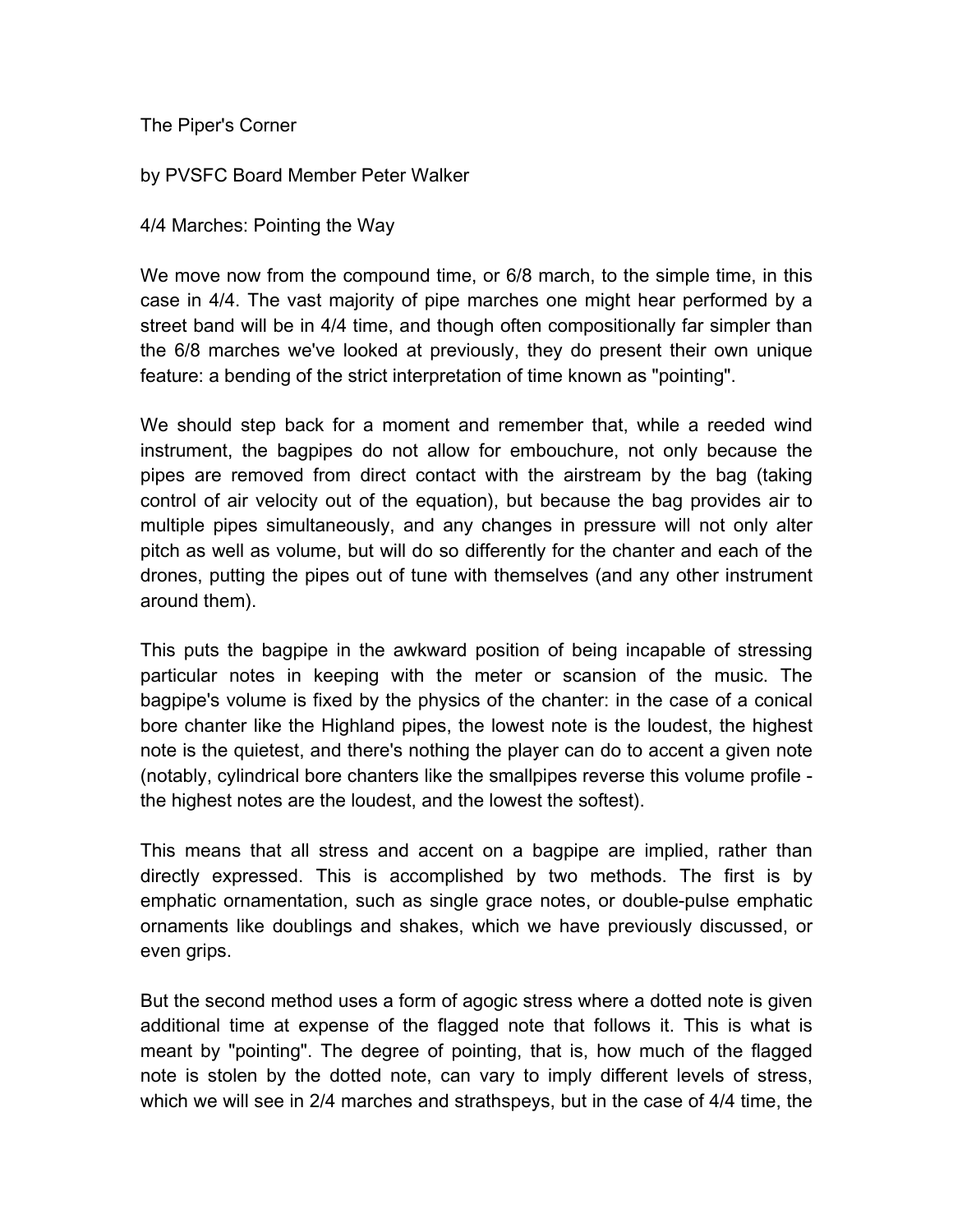general rule for pointing is "as much as possible!" We hold the dotted note for as long as it can be held, and play the flagged note as briefly as it can be played while still being perceived as a melody note. Because the beat in 4/4 time is on the quarter note, the largest note that can be pointed is the dotted eighth; a dotted quarter is not eligible for this treatment, as it ends on the upbeat, which is generally inviolable in pipe music. Pointing can occur in 6/8 time, but because in this case the dotted eighth ends on the upbeat, the largest note eligible for pointing is the dotted sixteenth. While pointing dot-flag pairs, one should remember that even eighth notes are not played with any stress, but perfectly evenly; it is the contrast between the highly pointed pairs and the perfectly even pairs that makes the 4/4 genre of music to stand out.

The tune I have given as an example is "Jack's Welcome Home" by Rob MacNeil, with the pipe setting used by City of Alexandria Pipes and Drums here:



attention to one figure, at the start of the second bar in lines seven and eight - a<br>deublise are a second of figure of deublise are a second part framewhat י<br>|  $\begin{bmatrix} 1 \\ 1 \end{bmatrix}$ .<br>=<br>= doubling on a snapped figure. A doubling on a snap, seen frequently in  $\frac{1}{1}$ ر<br>ا  $\ddot{\phantom{0}}$  $\frac{1}{2}$ .<br>ג  $\frac{1}{2}$ .<br>ڊ  $\ddot{\phantom{a}}$ The ornaments used are typical of those seen in previous tunes. I do call your attention to one figure, at the start of the second bar in lines seven and eight - a doubling on a snapped figure. A doubling on a snap, seen f